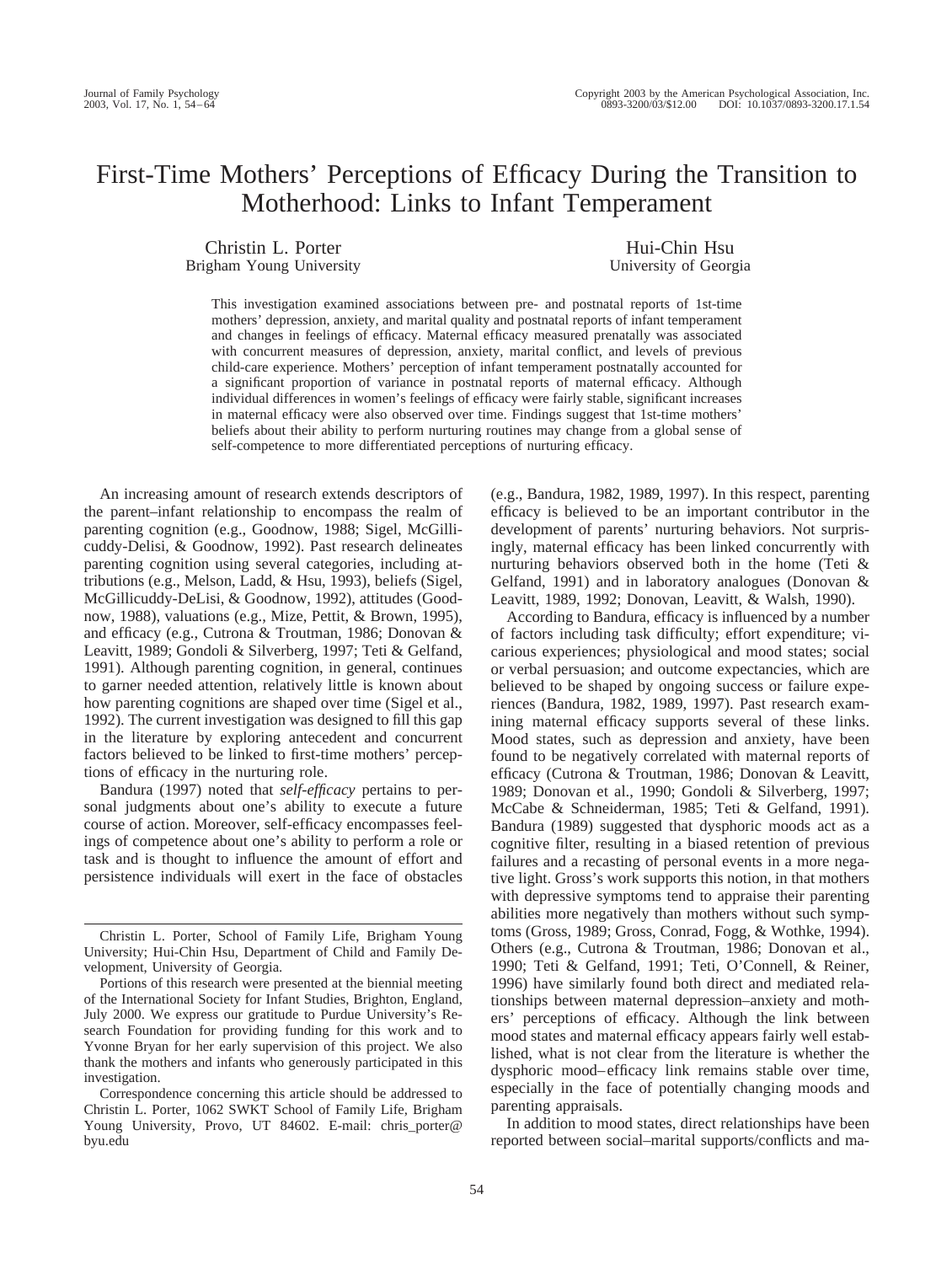ternal efficacy. Social–marital supports are positively related to maternal efficacy, whereas marital conflict or lack of social supports has been shown to be negatively associated with maternal efficacy (Cutrona & Troutman, 1986; Teti & Gelfand, 1991). Self-efficacy theory would explain social–marital supports' influence on efficacy through processes involving social persuasion, verbal encouragement, and/or opportunities to observe significant others' parenting (vicarious experiences or modeling). Prior work examining marital quality over the transition to parenting reveals that first-time parents tend to report decreases in marital quality or satisfaction from prepartum to postpartum periods (e.g., Belsky, Rovine, & Fish, 1989; C. P. Cowan & Cowan, 1992). Given the changing dynamic of the marital support system over the transition to parenting (C. P. Cowan & Cowan, 1992; Frosch, Mangelsdorf, & McHale, 1998), it is likely that the relationship between maternal efficacy and social–marital supports might also change over time. For instance, given that past research has demonstrated positive concurrent links between marital support and maternal efficacy (e.g., Teti & Gelfand, 1991), it seems that declining marital satisfaction over the transition to motherhood may be related to increasingly more negative efficacy appraisals due to reductions in spousal social–verbal persuasion. At the same time, the possibility also exists that the potentially waning relationship between marital supports and efficacy may be offset by individual characteristics of the infant or by an increasing sense of importance and focus on the parenting role (C. P. Cowan & Cowan, 1995; P. A. Cowan & Cowan, 1988).

Previous research has demonstrated a fairly substantial link between observed and maternal reported infant characteristics and maternal reports of parenting efficacy (Cutrona & Troutman, 1986; Donovan & Leavitt, 1992; Teti & Gelfand, 1991). The relationship between infant temperament and maternal efficacy is likely explained in the context of what Bandura (1982) referred to as *perceived task difficulty* as well as *outcome expectancies* associated with selfperceived successes or failures in caregiving. Salient to parents are infant characteristics that are perceived as being "difficult" or negative (e.g., Bates, 1987; Hubert, 1989; Wachs & Kohnstamm, 2001). A constellation of infant characteristics such as fussiness, irritability, and frequent intense crying coupled with low soothability and manageability are typical hallmarks of a difficult temperament (e.g., Bates, 1980; Rothbart & Bates, 1998). When a new mother is successful in her attempts to soothe and comfort her infant, she is likely to gain a greater sense of efficacy in this endeavor, but if repeatedly unsuccessful, she may begin to feel less efficacious about her caregiving abilities (Cutrona & Troutman, 1986; Donovan & Leavitt, 1989; Donovan et al., 1990; Papousek & von-Hofacker, 1998; Stifter & Bono, 1998). Cutrona and Troutman demonstrated that maternal reports and observer and maternal in-home observations of temperament are related to mothers' reports of efficacy. Specifically, infants who were observed to be more irritable had mothers who reported feeling less efficacious. Whether the link between infant temperament and maternal efficacy is sensitive to the changing repertoire of infant behaviors

during the first few months postpartum has not been clearly demonstrated. Rothbart (1989) reported that infants go through a period of general negativity during the 1st month postpartum, which is followed by a period of increased sociability and manageability with the onset of social smiles and self-quieting abilities in the 2nd and 3rd months. Emde and Robin (1979) likewise argued that the first 2 months postpartum are a critical period of adjustment for parents' perceptions as new beliefs and attitudes are forming in the context of the developing parent–infant relationship (cf. Ruble et al., 1990). Given the salience of the first few months for the developing parent–infant relationship (C. P. Cowan & Cowan, 1992; Ruble et al., 1990) coupled with changes in infant behavior, it seems likely that new mothers may experience significant changes in their sense of parenting efficacy during the first few months postpartum.

In line with Bandura's (1997) emphasis on performance outcomes and expectancies, we also suspected that the amount of experience women had performing basic childcare routines prior to the birth of their baby may also influence feelings of efficacy. Specifically, we hypothesized that women who reported more experience in providing infant care (i.e., baby-sitting, caring for younger siblings) would report greater feelings of anticipatory efficacy prepartum than women with no or little infant care experience. Given that women who have more experience performing child-care routines might also have more opportunities to receive positive performance feedback, we expected these women to report feeling more confident performing familiar care routines prenatally. Whether prior infant care experience would predict maternal efficacy postpartum was not certain. A portion of the uncertainty was based on the notion that performance feedback and outcome expectancies may be dramatically reshaped by the immediacy of intimate care given with one's own infant, supplanting the more "distant" vicarious caregiving experiences and performance feedback associated with caring for another's child.

As noted by Cutrona and Troutman (1986) and again by Teti and Gelfand (1991), there is a need for prospective research to further explore influences on mothers' feelings of efficacy. The present study was designed to examine first-time mothers' sense of efficacy in the nurturing role over the transition to parenthood. As such, we had three goals. First, we sought to assess expectant women's anticipated sense of efficacy during the last trimester prepartum as well as concurrent reports of mood states (i.e., anxiety and depression), marital quality–support, and previous child-care experiences. On the basis of previous research using postnatal reports of maternal efficacy, we expected that women's reports of depression and marital support would be significantly related to expectant mothers' anticipated feelings of efficacy in the nurturing role. Given Bandura's (1997) notion of performance outcomes as they are tied to prior success or failure experiences, we also expected that women who had more successful experience in performing care routines prior to motherhood would feel more efficacious about their nurturing abilities than women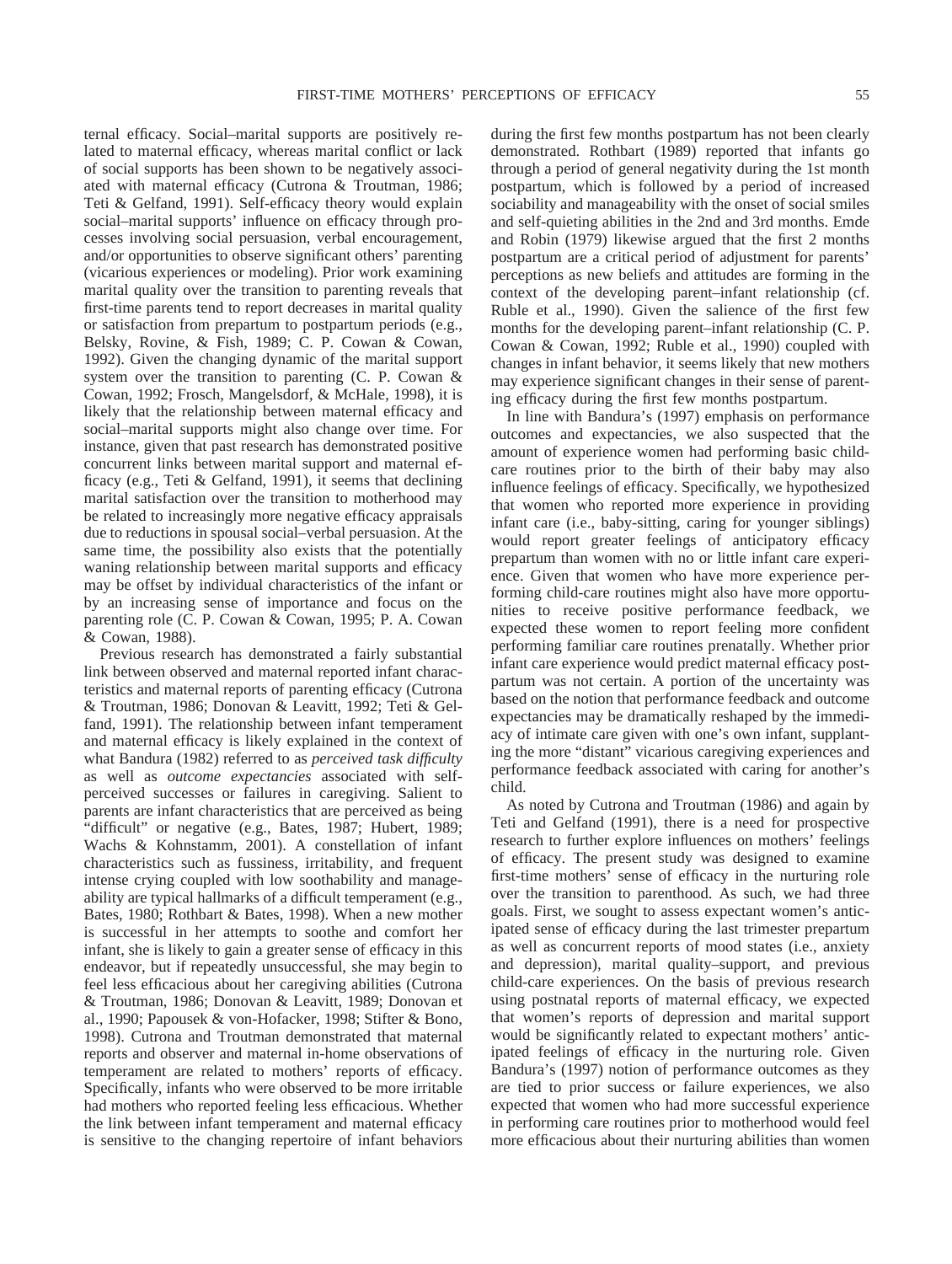who had little or no opportunities to engage in child-care routines at this point in time.

The second goal of this investigation was to examine the predictive and concurrent associations between reports of psychological states, marital quality, and infant temperament and measures of maternal efficacy measured at 1 and 3-months postpartum. Given previous literature on the saliency of negative infant temperament for parents (e.g., Bates, 1980, 1987; Sanson, Hemphill, & Smart, 2002; Sanson & Rothbart, 1995; Sanson, Smart, Prior, Oberklaid, & Pedlow, 1994), we thought that mothers' perceptions of infant characteristics might be related to mothers' feelings of efficacy over time. We were especially interested in whether maternal perceptions of infant temperament, over and above the contribution of mood states, previous childcare experiences, marital supports, and prepartum feelings of efficacy, would explain the variance in postpartum levels of efficacy.

The third goal of this study was to examine the relative rank-order stability as well as possible mean level changes in mothers' feelings of efficacy from pre- to postpartum periods. We expected that women's prepartum feelings of efficacy would likely predict later postpartum levels of efficacy. We also recognized that mothers' perceptions of infant temperament might be associated with changes in maternal efficacy over time. In particular, mothers who had infants perceived to be difficult (e.g., less predictable, more fussy–irritable, less adaptable) might experience lower levels of efficacy than mothers with "easy" (e.g., more predictable, less fussy–irritable, more adaptable) infants. Consistent with Bandura's (1997) notion of performance outcomes and perceived task difficulty, it seemed likely that continuing exposure by mothers to their infants' temperament might result in changes in perceptions of efficacy.

#### Method

# *Participants*

Sixty-one<sup>1</sup> first-time expectant women (mean age  $= 27.28$ ) years,  $SD = 5.51$ ) in their last trimester of pregnancy  $(30-34)$ weeks;  $M = 32.29$ ,  $SD = 1.89$ ) were recruited from prenatal education classes and obstetric practices. The participants were predominately White (98.1%), middle-class, well educated (mean number of years of education  $= 15.34$ ,  $SD = 2.24$ ), and married women from a midwestern community. A short telephone interview was conducted with potential participants, who were screened for complications in pregnancy (e.g., gestational diabetes, etc.). Fifty-two mothers continued the project when their infant reached 1 month of age, and 50 mothers completed the project when their infant was 3 months of age. Simple *t* tests revealed that women who dropped out of the study did not differ from those who remained on any of the demographic or dependent variables.<sup>2</sup>

### *Procedure*

A short-term longitudinal design was used. During the last trimester of pregnancy and when the infants were 1 and 3 months of age, participants completed a demographic questionnaire and a psychological battery, which included measures of maternal efficacy, anxiety, depression, and marital quality. Mothers also com-

pleted an infant temperament measure at each postpartum assessment. The demographic questionnaire gathered information regarding age, marital history (length of marriage), employment status (part-time, full-time, or not employed), household income, health, and educational attainment (years of education received and last degree completed). Participants evaluated the amount of previous experience they had in child-care situations (e.g., babysitting for family or friends, caring for younger siblings, etc.) using a 4-point scale (3 *a great deal of infant care experience* [*frequent baby-sitting and care routine opportunities*], 2 *less frequent infant care experience,* 1 *little infant care experience,* 0 *no previous infant care experience*).

#### *Measures*

*Maternal efficacy.* Maternal efficacy was assessed using the self-efficacy in the nurturing role scale, which was adapted by Pedersen, Bryan, Huffman, and Del Carmen (1989) from the parenting sense of competence scale developed by Gibuad-Wallston and Wandersman (1978). This scale contains 16 items rated on 7-point scales that pertain to mothers' perceptions of their competence on basic skills required in caring for an infant (e.g., "I feel confident in my role as a parent," "I can soothe my baby easily when he or she is crying or fussing," "Touching, holding, and being affectionate with my baby is comfortable and pleasurable for me"). The scale was modified for the prepartum assessment to reflect how women expected to do once their infant was born (e.g., "I look forward to becoming a parent with confidence in my role as a parent," "I expect to be able to soothe my baby easily when he or she is crying or fussing," "Touching, holding, and being affectionate with my baby will be comfortable and pleasurable for me"). Scores on the SENR were obtained by summing individual items to yield a total efficacy score, with higher scores reflecting greater feelings of efficacy. In the past, this scale has shown robust test–retest reliability and moderate to high internal consistency (Pedersen et al., 1989). The internal reliability (Cronbach's alpha) of the scale in the current study was found to be .91 during the prenatal assessment and .78 at both 1 and 3 months postpartum. Prior research has also demonstrated that higher scores on the SENR are related to greater levels of symmetrical interactions and shared positive affect during mother–infant dyadic play episodes (Porter & Porter, 1999).

*Beck Depression Inventory.* Participants also responded to the complete version of the Beck Depression Inventory (BDI; Beck, Ward, Mendelsen, Mock, & Erbaugh, 1961). The BDI is a 21-item questionnaire with items scored on a 4-point scale. Items consist of four graded statements, which describe the absence or presence and severity of depressed feelings and/or symptoms. Scores from this inventory have been shown to be consistent with clinical judgments (Beck et al., 1961), but it is widely used as a self-report measure of depression in research on nonclinical samples. The validity and reliability of this scale has been previously demonstrated (Beck, 1972).

*Anxiety inventory.* The State version of the State–Trait Anxiety Inventory (Spielberger, Goursuch, & Lushene, 1970) was completed by participating women. The State Anxiety subscale

<sup>&</sup>lt;sup>1</sup> One participant was excluded from the sample because of extreme levels of self-reported depression, anxiety, and infant temperament ratings (more than 2 standard deviations above the remaining sample).<br><sup>2</sup> A relatively liberal  $p < .10$  criterion was used to evaluate

potential selective attrition to compensate for the small number of women who dropped out of this study.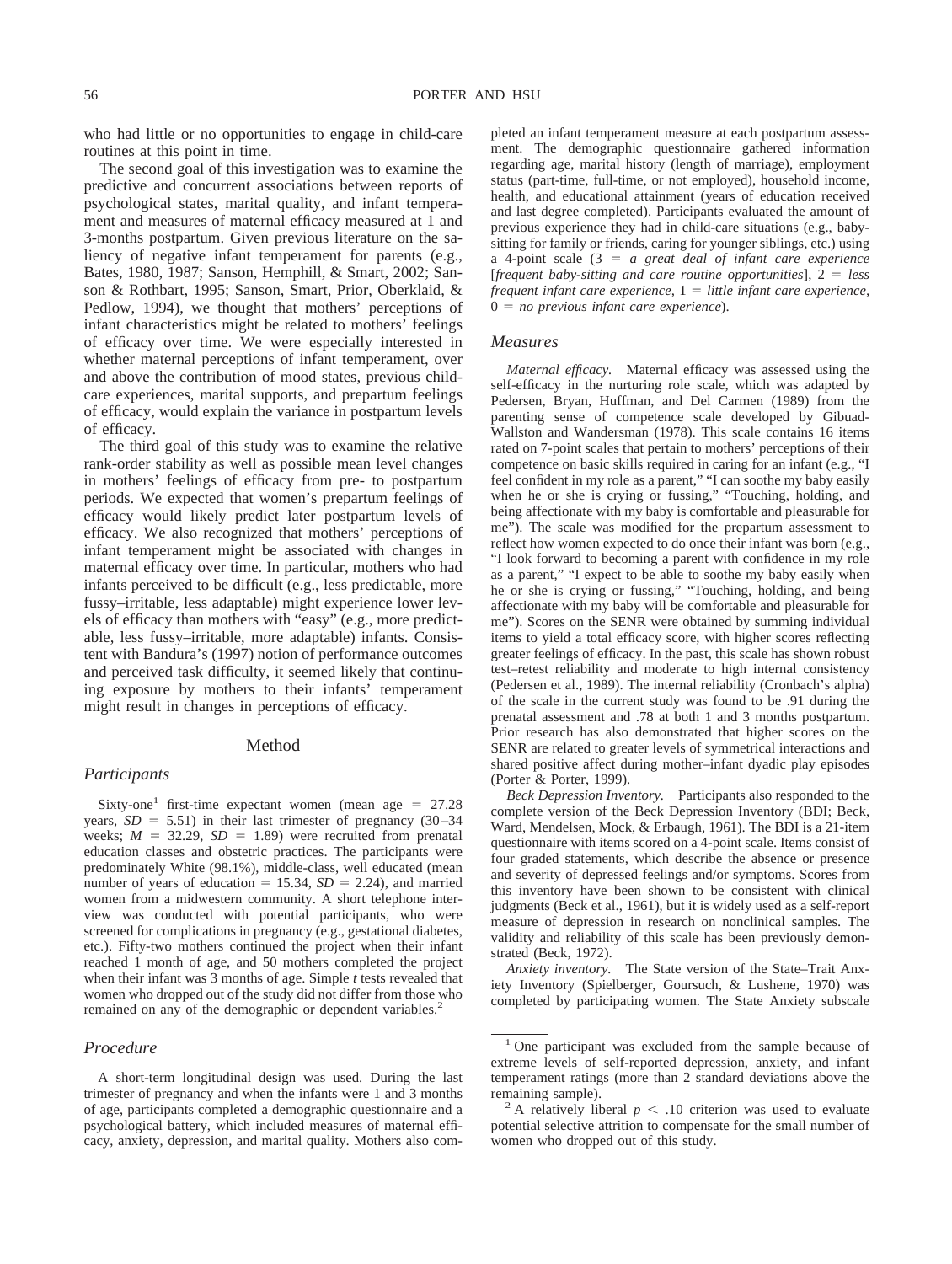consists of 20 items responded to using a 4-point Likert-type scale. This scale assesses individuals' feelings of anxiety (e.g., worry, nervousness, tension, failure, etc.). It has demonstrated adequate psychometric properties (5-month stability for the current sam $ple = .77, p < .01$ , with Cronbach's alphas of .91 for prenatal and 1-month assessments and .92 for the 3-month assessment) and has been found to correlate with mild postpartum depression (e.g., Field et al., 1985).

*Marital quality.* Braiker and Kelley's (1979) marital quality questionnaire was also administered to assess marital functioning and satisfaction. This 25-item questionnaire is scored on a 9-point scale. This scale yields four factors, of which the first two reflect marital activities (i.e., maintenance and conflict) and the remaining two, marital sentiments (i.e., love and ambivalence). The internal consistency for the factors is reported as ranging from .61 to .92 (Belsky et al., 1989). These marital factors have been shown to be sensitive to change in the quality of the marital relationship during the transition to parenthood (Belsky et al., 1989). Whereas conflict and ambivalence show a linear increase across the transition to parenthood, love and maintenance demonstrate a linear decrease (Belsky & Rovine, 1990). Also, because moderate to high correlations were found between marital conflict and ambivalence (all  $p s < .001$ ) and between love and maintenance scores (all  $p s < .01$ ) at three time points, following Volling and Belsky's (1991) strategy, these factors were aggregated separately to reflect marital "negativity" and marital "positivity" prenatally as well as at 1 and 3 months.

*Infant temperament.* Mothers completed the Infant Characteristics Questionnaire (ICQ) at 1 and 3 months (Bates, Freeland, & Lounsbury, 1979). The ICQ is based on individual differences in global and stylistic aspects of behavior. This scale has 24 items, each describing behaviors to be compared with those of the "average infant" and rated on a 7-point Likert-type scale. The ICQ yields four subscales that include difficult, unadaptable, dull, and unpredictable (a higher score on each of these subscales reflects a more negative rating). The validity and reliability of this scale has previously been demonstrated (for reviews, see Hubert, Wachs, Peters-Martin, & Gandour, 1982; Slabach, Morrow, & Wachs, 1991). Given the moderate concurrent intercorrelations between the subscales, they were summed at each time period to yield a total temperament negativity score. The internal consistency of the composite negativity score was .64 and .66 at 1 and 3 months, respectively. In the present study, the stability of the composite temperament score from 1 to 3 months was .68 ( $p < .0001$ ,  $n =$ 50). This cross-time stability is comparable to individual factors scores, which have been reported to range between .47 (unpredictable) and .70 (fussy–difficult) with a median reliability coefficient of .56 (Hubert et al., 1982). Past research has also demonstrated the adequacy of parent perceptions as a valid measure of children's temperament (Rothbart & Bates, 1998; Slabach et al., 1991).

## Results

## *Preliminary Analyses*

Preliminary analyses were conducted to explore potential relations between demographic variables and measures of maternal efficacy at each time period. Prenatal and 1- and 3-month maternal efficacy scores were not significantly associated with any of the demographic variables, including mother's age, employment status (full-time, part-time, not employed), household income, length of marriage, years of education, highest degree attained, or sex of child.

# *Prenatal Maternal Efficacy*

The next set of analyses focused on the relationship between prenatal or anticipated maternal efficacy and concurrent prenatal psychological measures of maternal depression, anxiety, marital negativity and positivity, and amount of previous child-care experience (see Table 1). These analyses revealed concurrent relationships between prenatal

#### Table 1

*Correlations Between Pre- and Postnatal Measures of Maternal Efficacy in the Nurturing Role and Mood States, Marital Supports, Child-Care Experience, and Infant Temperament*

| Measure                    | Prenatal anticipated<br>maternal efficacy<br>$(n = 60)$ | efficacy $(n = 52)$ | One-month maternal Three-month maternal<br>efficacy ( $n = 50$ ) |
|----------------------------|---------------------------------------------------------|---------------------|------------------------------------------------------------------|
| Prenatal maternal measures |                                                         |                     |                                                                  |
| Depression                 | $-.27*$                                                 | $-.30*$             | $-.12$                                                           |
| Anxiety                    | $-.54**$                                                | $-.48**$            | $.25^{\dagger}$                                                  |
| Marital negativity         | $-.33**$                                                | $-.40**$            | $-.11$                                                           |
| Marital positivity         | $.24^{\dagger}$                                         | $.26^{\dagger}$     | .17                                                              |
| Child care experience      | $.26*$                                                  | .18                 | .12                                                              |
| 1-month maternal measures  |                                                         |                     |                                                                  |
| Depression                 |                                                         | $-.26^{\dagger}$    | $-.13$                                                           |
| Anxiety                    |                                                         | $-.42**$            | $-.15$                                                           |
| Marital negativity         |                                                         | $-.20$              | $-.04$                                                           |
| Marital positivity         |                                                         | $.31*$              | .14                                                              |
| Infant temperament         |                                                         | $-.32*$             | $-.18$                                                           |
| 3-month maternal measures  |                                                         |                     |                                                                  |
| Depression                 |                                                         |                     | $-.10$                                                           |
| Anxiety                    |                                                         |                     | $-.17$                                                           |
| Marital negativity         |                                                         |                     | $-.14$                                                           |
| Marital positivity         |                                                         |                     | .15                                                              |
| Infant temperament         |                                                         |                     | $-.37*$                                                          |

 $\frac{p}{p}$  - .10 (marginally significant).  $\frac{p}{p}$  - .05.  $\frac{p}{p}$  - .01.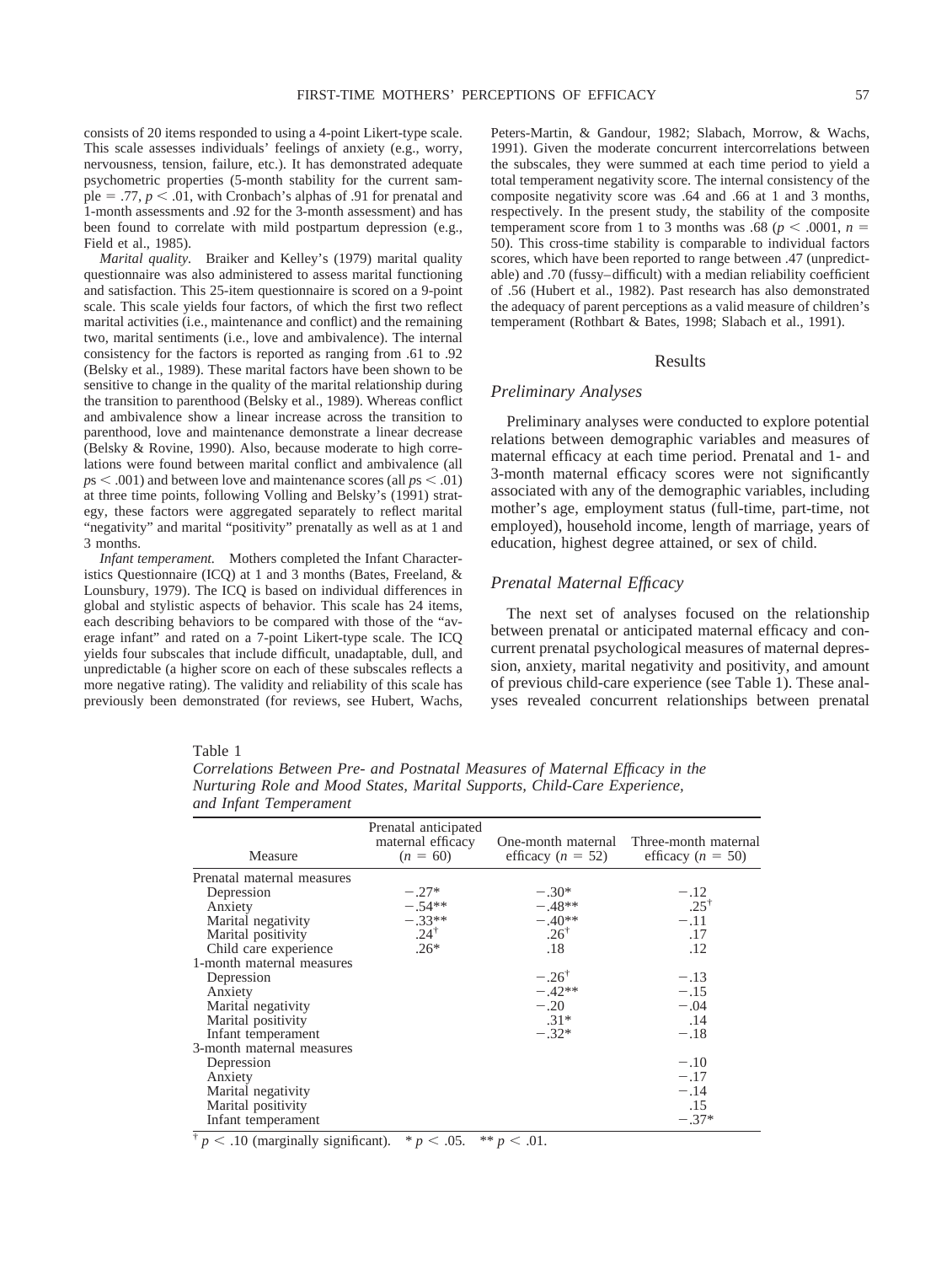self-efficacy and depression, anxiety, marital negativity, and previous child-care experiences ( $r = .26$ ,  $p < .05$ ) and a trend for marital positivity. A multiple regression analysis was also conducted to simultaneously evaluate the contribution of maternal mood states, marital negativity and positivity, and previous child-care experiences to anticipated maternal efficacy during the prenatal period. The overall regression model was significant,  $F(5, 56) = 6.38$ ,  $p < .01$ ,  $R^2$  = .38. Of the five predictor variables, only anxiety scores and previous child-care experiences significantly contributed to the model,  $B = -0.91$ ,  $t = -3.61$ ,  $p < .001$ , and  $B = 3.3$ ,  $t = 2.48$ ,  $p < .01$ , respectively. Marital negativity, marital positivity, and depression scores did not contribute significantly to the model.

## *One-Month Maternal Efficacy*

The next set of analyses explored relationships between maternal efficacy and maternal mood states, marital quality, prenatal childcare experience, and infant temperament at 1 month postpartum (see Table 1). Concurrent zero-order correlation analysis revealed that 1-month maternal efficacy was negatively correlated with 1-month anxiety scores and positively correlated with marital positivity. A nonsignificant negative trend also was found between 1-month efficacy and maternal depression, but maternal efficacy was no longer significantly correlated with marital negativity. Onemonth maternal efficacy was also found to be negatively correlated with maternal reports of infant temperament. Negative correlations were also found between 1-month maternal efficacy and prenatal reports of maternal depression, anxiety, and marital negativity. Prenatal reports of marital positivity and child-care experience, however, were not significantly related to maternal efficacy at 1 month.

To further isolate the unique contribution of infant temperament in explaining variance for maternal efficacy and after controlling for the other 1-month maternal psychosocial variables, we tested a hierarchical regression model using block entry with infant temperament entered in the last step of the model. Given the potentially large number of predictor variables to be entered in the model, an attempt was made to reduce the number of variables by creating a maternal psychosocial distress index (MPD; Tabachnick & Fidell, 1996). The MPD comprised standardized scores from concurrent reports of depression, anxiety, and marital negativity (conflict and ambivalence) for each of the three assessment periods. Decisions for inclusion were made conceptually but were also based on the moderate to modest degree of interrelationship between the variables at each time point (prenatal maternal depression, anxiety, and marital negativity scores:  $r = .39, p < .01; r = .19, p < .10;$  and  $r = .46$ ,  $p < .001$ , respectively; 1-month maternal depression, anxiety, and marital negativity scores:  $r = .34$ ,  $p <$ .01;  $r = .57$ ,  $p < .0001$ ; and  $r = .56$ ,  $p < .0001$ , respectively; 3-month maternal depression, anxiety, and marital negativity scores:  $r = .67$ ,  $p < .0001$ ;  $r = .55$ ,  $p < .0001$ ; and  $r = .48$ ,  $p < .001$ , respectively).

In the 1-month model, maternal efficacy served as the dependent variable. To account for what was expected to be a substantial contribution of prior levels of maternal efficacy, we entered prenatal efficacy scores in the first step of the model. Given ambiguity regarding possible temporal effects (antecedent and concurrent links), prenatal and 1-month MPD scores were next entered as a block in the second step of the model. One-month infant temperament was then entered in the final step of the model to evaluate the unique contribution of infant temperament to maternal efficacy above and beyond the other antecedent and concurrent variables. Given that prenatal child-care experience was not predictive of either 1-month ( $r = .18$ ,  $p > .10$ ) or 3-month  $(r = .12, p > .10)$  maternal efficacy, we elected to exclude this variable from subsequent analyses in an attempt to preserve statistical power. Overall, the model was found to be significant,  $F(4, 47) = 19.61$ ,  $p < .0001$ ,  $R^2 =$ .63. As expected, prenatal maternal efficacy ratings accounted for the greatest proportion of explained variance. The prenatal MPD index accounted for a small but significant increase in variance, but the 1-month MPD index did not contribute significantly to the model. One-month infant temperament entered last revealed a trend approaching significance in explaining the variance of 1-month maternal efficacy (see Table 2).

Table 2

*Summary of Hierarchical Multiple Regression Analyses Assessing the Unique Relationship Between 1-Month-Postpartum Maternal Efficacy (the Dependent Variable) and Infant Temperament*

| Variable                                                      |                              | $R^2$      | $R^2$<br>increase | $F$ for<br>$\Delta R^2$ |                       |
|---------------------------------------------------------------|------------------------------|------------|-------------------|-------------------------|-----------------------|
| Step 1: Prenatal maternal efficacy<br>Step 2: MPD Index Block | $0.50**$                     | .57        | .57               | 70.57                   | < 0.01                |
| Prenatal MPD index                                            | $-0.39$                      | .60        | .03               | 4.12                    | < 0.05                |
| 1-month MPD index<br>Step 3: 1-month temperament              | $-0.35$<br>$-0.19^{\dagger}$ | .60<br>.63 | .00<br>.03        | 0.16<br>3.61            | n <sub>s</sub><br>.06 |

 $Note. MPD = Maternal Psychology$  Distress, which is a standardized index of self-reported depression, anxiety, and marital ambivalence and conflict.  $\frac{1}{p} p < .10$  (marginally significant).  $\frac{1}{p} p < .01$ .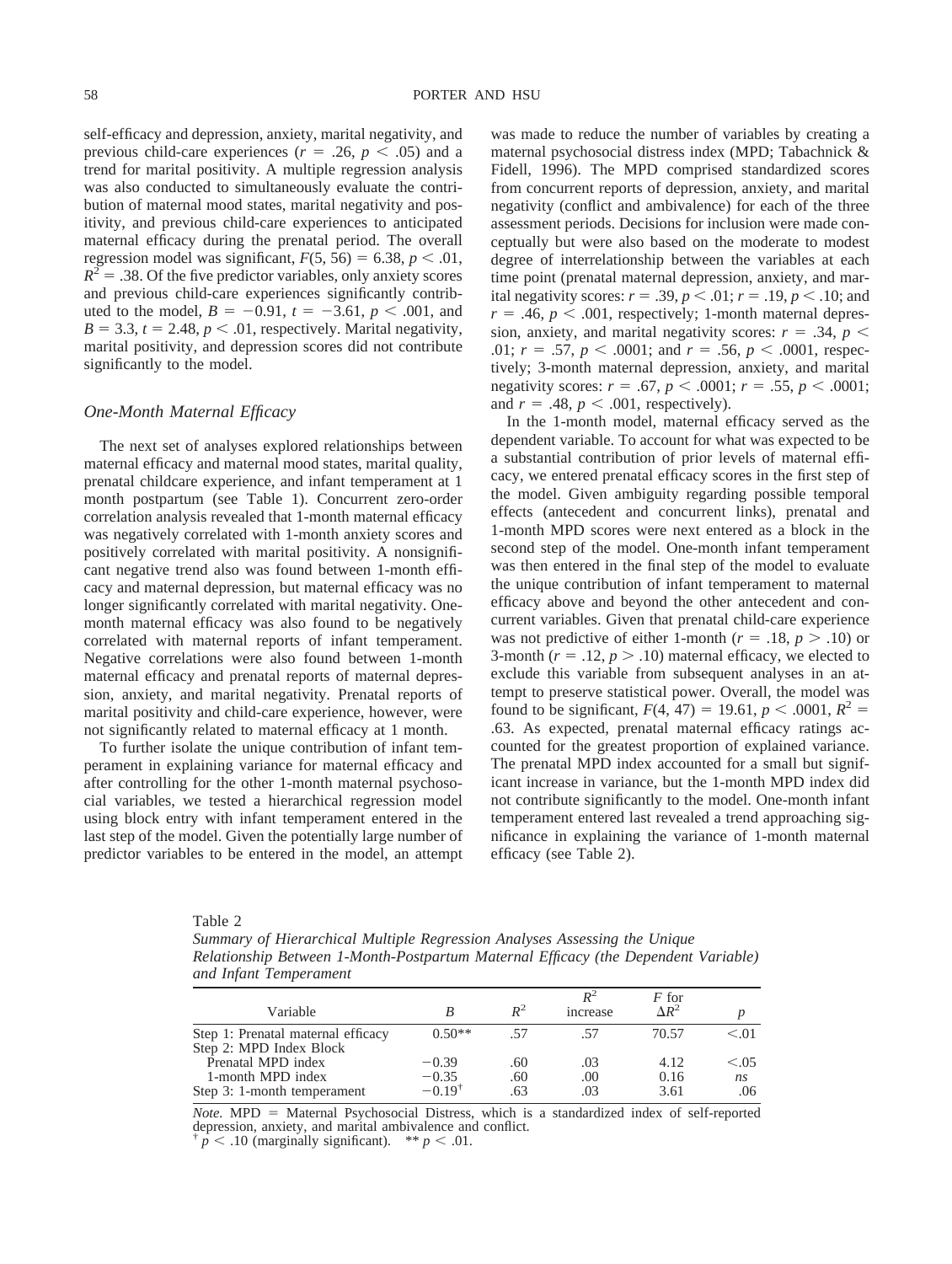## FIRST-TIME MOTHERS' PERCEPTIONS OF EFFICACY 59

#### *Three-Month Maternal Efficacy*

The next set of analyses examined both concurrent and antecedent relationships between maternal efficacy and maternal psychosocial variables measured at 3 months postpartum. Concurrent zero-order correlational analyses revealed no significant relationships between 3-month maternal efficacy and maternal reports of depression, anxiety, or marital quality (see Table 1). Only infant temperament was found to be negatively correlated with maternal efficacy scores at 3 months postpartum. Correlational analysis revealed no significant relationships between the prenatal or 1-month maternal mood states, marital quality, or temperament scores with 3-month maternal efficacy scores. It is also interesting to note that prepartum measures of efficacy were not significantly correlated with mothers' perception of infant temperament at either 1 month  $(r = .18, )$  $ns$ ) or 3 months  $(r = .19, ns)$  postpartum. Similarly, 1-month efficacy scores were not correlated with 3-month infant temperament  $(r = .21, ns)$ .

To isolate the unique contribution of infant temperament in explaining variance of maternal efficacy at 3 months, after accounting for other concurrent and antecedent maternal efficacy and psychosocial variables, we tested a hierarchical regression model using block entry with 1- and 3-month infant temperament entered in the last block of the model. Again, given some ambiguity with respect to temporal ordering effects of the antecedent and concurrent variables in the model, maternal efficacy, maternal psychological distress, and infant temperament variables were entered as three separate blocks in the model. Because antecedent levels of maternal efficacy were suspected to be the largest contributors to the 3-month model, prenatal and 1-month maternal efficacy scores were entered in the first block. This was followed by prenatal, 1-month, and 3-month MPD scores in the second block, allowing 1- and 3-month temperament to be entered into the final block of the model (see Table 3). The overall model was again significant,  $F(7, 49) = 9.69$ ,  $p < .0001$ ,  $R^2 = .62$ . Similar to the 1-month analyses, prenatal maternal efficacy accounted for the largest proportion of the variance in 3-month maternal efficacy. One-month maternal efficacy scores also accounted for a modest yet significant increase in the explained variance. The prenatal MPD index likewise accounted for a significant increase in explained variance, whereas the contribution of 1- and 3-month MPD scores was not significant. One-month infant temperament scores did not significantly contribute to the model, whereas 3-month temperament did contribute significantly to the model (see Table 3).

# *Rank-Order Stability and Changes in Maternal Efficacy*

The final set of analyses examined the temporal stability of maternal efficacy scores from pre- to postnatal periods and potential mean level differences across time. Analyses revealed high levels of rank-order stability with prenatal efficacy scores strongly correlated with 1- and 3-month postnatal efficacy scores  $(r = .75 \text{ and } .63, \text{ ps } < .0001)$ , respectively. One and 3-month efficacy scores were also found to be highly correlated ( $r = .68$ ,  $p < .0001$ ). Next, we examined potential change in the group means of maternal efficacy scores across three assessment time points using a univariate repeated-measures analysis of variance (ANOVA). The ANOVA revealed a main effect of time (see Table 4), indicating significant mean differences in maternal efficacy across time. Post hoc Scheffé tests (all *p* values < .05) showed that maternal self-efficacy means increased significantly from the prenatal time point to 1 and 3 months postpartum (see Table 4). It is interesting to note that whereas maternal efficacy scores demonstrated significant increases over time, maternal reports of anxiety, depression, marital positivity, and mothers' perceptions of infant temperamental negativity were marked by significant declines in mean scores over the same time period (see Table 4).

## Discussion

Prior research has highlighted the dynamic nature of the transition to parenthood (e.g., C. P. Cowan & Cowan, 1992;

| Relationship Between 3-Month-Postpartum Maternal Efficacy and Infant Temperament |          |       |                  |                    |                |
|----------------------------------------------------------------------------------|----------|-------|------------------|--------------------|----------------|
| Variable                                                                         | R        | $R^2$ | $R^2$ increase   | F for $\Delta R^2$ |                |
| Step 1: SENR block                                                               |          |       |                  |                    |                |
| Prenatal self-efficacy                                                           | $0.25^+$ | .39   | .39              | 43.4               | < .0001        |
| 1-month self-efficacy                                                            | $0.64**$ | .48   | .09              | 9.8                | < 0.01         |
| Step 2: MPD index block                                                          |          |       |                  |                    |                |
| Prenatal MPD                                                                     | $1.83^+$ | .52   | .04              | 4.1                | < 0.05         |
| 1-month MPD                                                                      | 0.20     | .52   | .00 <sub>1</sub> | 0.04               | n <sub>S</sub> |
| 3-month MPD                                                                      | $-0.93$  | .55   | .03              | 2.9                | ns             |
| Step 3: Infant temperament block                                                 |          |       |                  |                    |                |
| 1-month temperament                                                              | 0.18     | .56   | .01              | 0.7                | ns             |
| 3-month temperament                                                              | $-0.36*$ | .62   | .06              | 6.5                | < 0.01         |

Table 3 *Summary of Hierarchical Multiple Regression Analyses Assessing the Unique*

*Note. SENR* = Self-Efficacy in the Nurturing Role; MPD = Maternal Psychosocial Distress, which is a standardized index of self-reported depression, anxiety, and marital ambivalence and conflict.  $p < .10$  (marginally significant).  $\binom{p}{p} < .05$ .  $\binom{p}{p} < .01$ .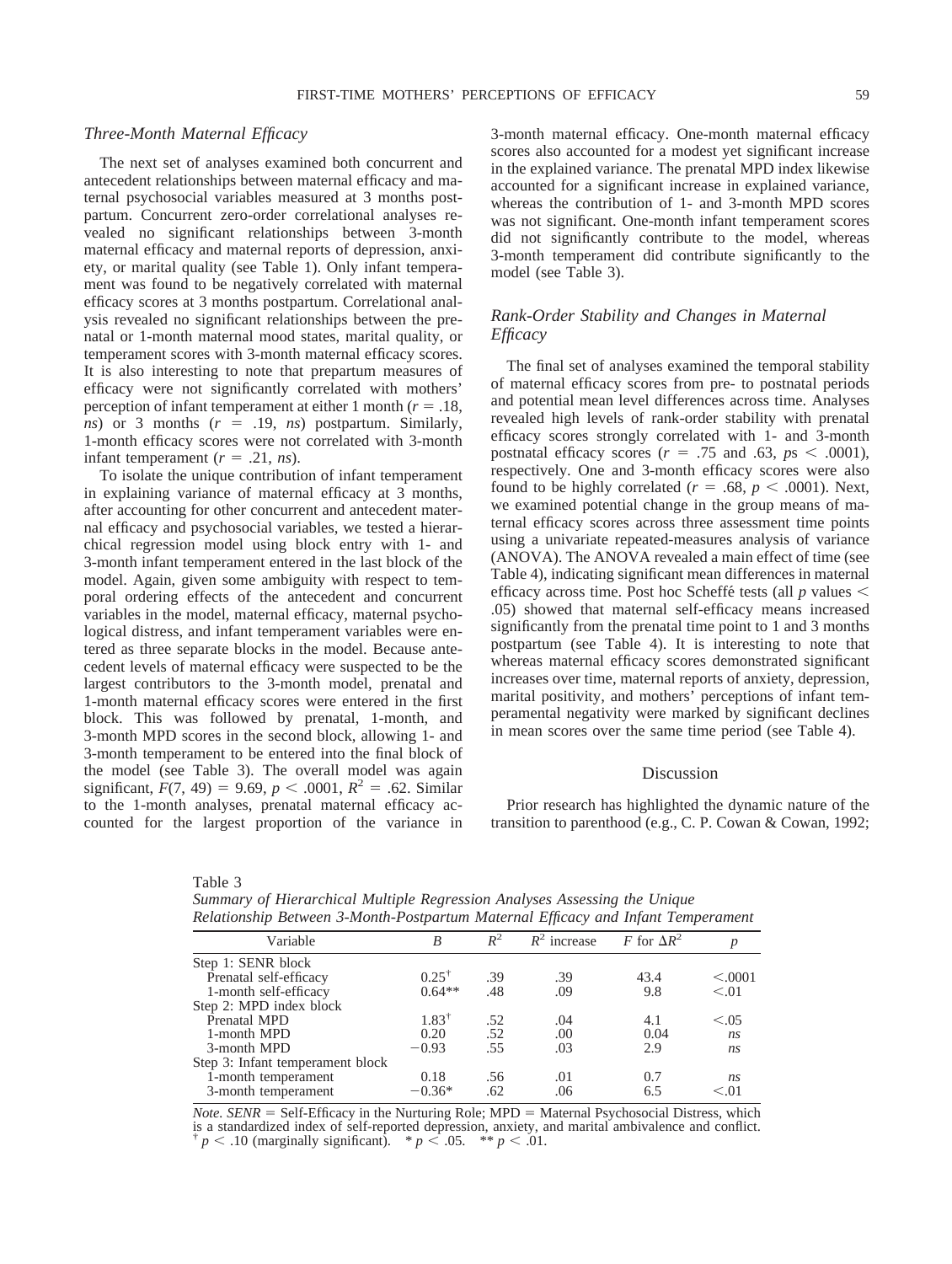## Table 4

*Score Differences in Maternal Efficacy, Mood States, Marital Factors, and Infant Temperament at Prenatal, 1-Month-Postpartum, and 3-Month-Postpartum Measurement Time Points*

|                    |                   | Prenatal<br>$(n = 60)$ |                    | 1 month<br>$(n = 52)$ |                    | 3 months<br>$(n = 50)$ |            |
|--------------------|-------------------|------------------------|--------------------|-----------------------|--------------------|------------------------|------------|
| Maternal measure   | M                 | SD                     | M                  | <i>SD</i>             | M                  | SD.                    | Univariate |
| Maternal efficacy  | $88.3_a$          | 13.7                   | 92.3 <sub>b</sub>  | 10.5                  | 95.0               | 11.3                   | $27.72**$  |
| Anxiety            | $32.6_a$          | 6.9                    | $31.2_a$           | 6.8                   | 29.3 <sub>b</sub>  | 7.2                    | $15.81**$  |
| Depression         | 5.8 <sub>1</sub>  | 2.9                    | $5.2_a$            | 3.5                   | 4.5 <sub>b</sub>   | 4.3                    | $3.59*$    |
| Marital positivity | $118.5_a$         | 9.1                    | 115.8 <sub>b</sub> | 11.3                  | 115.1 <sub>b</sub> | 11.6                   | $4.35**$   |
| Marital negativity | 25.4 <sub>a</sub> | 9.2                    | $26.5_a$           | 9.7                   | $26.5_{\circ}$     | 10.9                   | 0.52       |
| Infant temperament |                   |                        | 49.7 <sub>a</sub>  | 9.3                   | 42.4 <sub>b</sub>  | 10.5                   | 38.84**    |

*Note.* Means in the same row that do not share subscripts differ at  $p < .05$  using Scheffe's post hoc comparison.

 $* p < .05.$  \*\*  $p < .01.$ 

C. P. Cowan & Cowan, 1988; P. A. Cowan & Cowan, 1988; Fleming, Ruble, Flett, & Van Wagner, 1990; Ruble et al., 1990). Past studies, typically using concurrent designs, have demonstrated that feelings of efficacy are linked to other important self-perceptions and personal relationships, including feelings of anxiety, depression, and marital satisfaction in the postpartum period (e.g., Teti & Gelfand, 1991). The current investigation was designed to extend the literature on maternal efficacy during parenting transition in several important ways.

First, this study extends the literature by offering insights on the nature of concurrent relationships between women's anticipated feelings of efficacy, self-reported mood states, and marital supports as measured during the prepartum period. Similar to research reporting on the postpartum period (e.g., Teti & Gelfand, 1991), we found that women who reported higher levels of depression, anxiety, and marital negativity had lower feelings of efficacy about the impending parenting role. In addition, consistent with Bandura's (1982) notions regarding outcome expectancies, which are based on prior success and failure appraisals (performance outcomes), we also found that the more childcare experience women have prior to motherhood, the more confident they feel about being able to perform nurturing routines in the future. We suspected (although this is not something we directly assessed) that women reporting greater levels of child-care experience prior to motherhood would likely have more success experiences in caregiving routines to draw upon in forming efficacy beliefs than would women who had little or no previous child-care experience. It is interesting to note that previous child-care experience did not predict mothers' sense of efficacy postnatally. The emerging relationship between mother and infant in a context of immediate and intimate care shows a more salient link to women's sense of nurturing efficacy in the postpartum period than increasingly distant child-care experiences occurring prior to motherhood. When examined simultaneously, anxiety and prior child-care experiences were found to contribute significantly to expectant mothers' sense of efficacy. These findings highlight the possibility that women's general sense of anxiety coupled with prior experiences or the lack of experience in care routines are uniquely influencing women's feelings of efficacy with respect to their impending role as a mother. In general, mood states, marital supports, and previous experiences during the prenatal period may act as filters (Bandura, 1982) through which expectant women view the mothering role. At the same time, these findings might also reflect the general worries, anxieties, or possible doubts that expectant women feel about impending motherhood and their ability to fulfill potentially unfamiliar nurturing routines (Heinicke, 1984; Ruble et al., 1990).

Second, this study investigated possible links between maternal efficacy and psychosocial variables in relationship to infant characteristics over the parenting transition. Findings revealed that maternal efficacy measured at 1 month was concurrently related to self-reports of anxiety and marital positivity (love and maintenance) but no longer related to self-reported depression and marital negativity (ambivalence and conflict) as demonstrated during the prenatal period. By 3 months postpartum, maternal efficacy was no longer significantly related to any of the individual psychosocial variables or the composite psychosocial distress index. Our findings did not replicate prior research that has demonstrated links between maternal psychosocial variables, including maternal depression and marital quality, and maternal efficacy postnatally (e.g., Teti & Gelfand, 1991). Given the relatively low-risk and demographically restricted nature of the current sample, it could be that these women are exhibiting fairly high levels of adaptiveness to the parenting transition, leading to less anxiety and depressive mood states in comparison to what might be found among more representative populations. However, we speculated that postnatal perceptions of efficacy might be a "reality check" with respect to mothers' experience of success and failure in providing care for their infants. Therefore, maternal efficacy measured postnatally demonstrated a gradual disassociation from psychosocial variables, which were indicators of these mothers' general sense of wellbeing. This interpretation implies that mothers' sense of efficacy is becoming more differentiated and compartmen-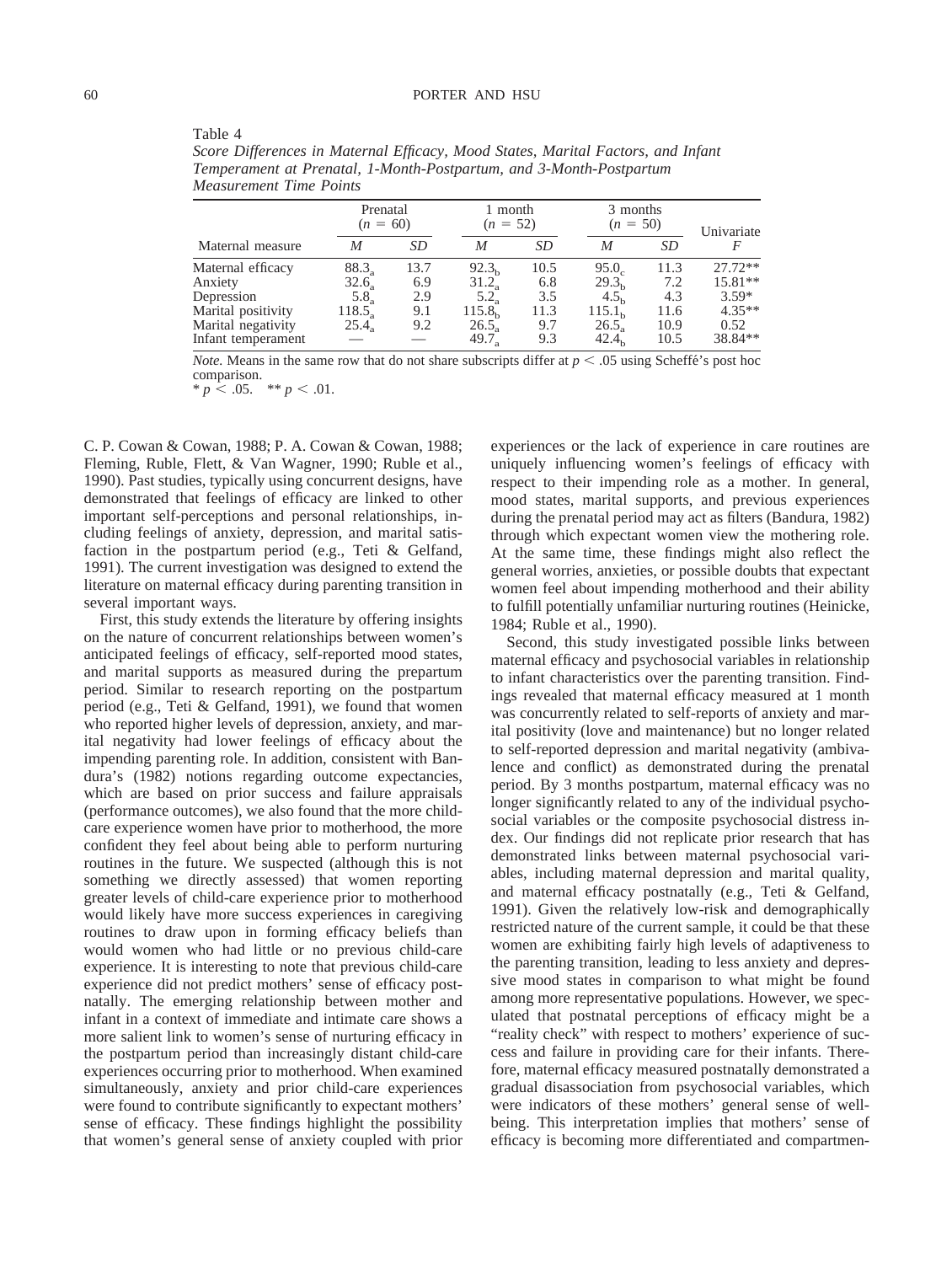talized (cf. Showers, 1992) over time and is less connected to internal mood states or marital supports.

Only mothers' perceptions of infant temperament were found to be associated with maternal efficacy at 3 months postpartum, suggesting that efficacious beliefs specific to nurturing are being shaped by the dynamic interplay between infant traits and mothers' opportunities for ongoing success in caregiving routines. This finding provides some supporting evidence for our speculation that postnatal maternal efficacy to some degree reflects a sense of success or failure in caring for infants. Although mothers' performance in ongoing caregiving routines was not directly assessed, our hypothesis appears to be supported by the finding that mothers with temperamentally easy infants feel more efficacious in their ability to perform basic caregiving routines than mothers with temperamentally difficult infants. It is likely that women in the current investigation, similar to those in prior research demonstrating a differentiation of new mothers' sense of self (Ruble et al., 1990), are experiencing a process of differentiating efficacy during the transition to motherhood. In essence, maternal efficacy may be emerging from a more global or undifferentiated sense of self-competence, helping to explain the direct correlations between anticipated feelings of efficacy and mood states (anxiety and depression) prenatally, into a domain-specific sense of control in the mothering role, in which mothers' reports of efficacy are no longer related to indices of general psychological well-being at 3 months postpartum.

It is important to point out that contrary to past research that has demonstrated links between prenatal reports of maternal characteristics and subsequent maternal perceptions of infant temperament (Vaughn, Joffe, Bradley, Seifer, & Barglow, 1987), maternal efficacy measured prenatally in this study was not found to be related to mothers' postnatal ratings of infant temperament. This suggests that women's perceptions of their infants' characteristics are not unduly influenced by feelings about their impending parenting abilities. It is also interesting to note that 1-month efficacy scores were likewise uncorrelated with 3-month temperament ratings, again suggesting that mothers' antecedent self-perceptions of efficacy are not being carried over into subsequent perceptions of infant temperament. Such findings point toward the possibility that despite the shared method of assessment, a mother's own efficacy and her perceptions of her infant's temperament are fairly independent (Rothbart & Bates, 1998).

A third contribution of this study is its examination of the short-term stability and mean level of changes in women's feelings of efficacy over the transition to motherhood. Consistent with our expectations, maternal efficacy demonstrated relatively high temporal stability over the three assessment periods. Although efficacy scores were found to have high temporal stability, we also found significant increases in perceptions of efficacy from the prepartum period to 1 and 3 months postpartum. These findings run somewhat contrary to past research that has demonstrated a decreasing or somewhat stable sense of self-esteem among new mothers (C. P. Cowan & Cowan, 1992). The discrepancy, though, is likely accounted for by the use of differing

self-constructs in these studies (i.e., self-esteem vs. selfefficacy) and the possibility that further compartmentalization (cf. Showers, 1992) and/or self-discrepancies (cf. Alexander & Higgins, 1993) are emerging among these selfsystems. Specifically, self-esteem is believed to represent more global features of self-perceptions, whereas efficacy beliefs are thought to be specific to performance abilities (Bandura, 1997). In this case, it is possible that a new mother's general sense of self may remain fairly stable or even slightly decrease while her sense of nurturing efficacy increases; however, further research is needed to explicate these potentially diverging trajectories in self-systems.

Alternatively, observed increases in feelings of efficacy are potentially tied to repeated and ongoing opportunities for new mothers to perform various care routines. For instance, it is possible that new mothers are beginning to feel more comfortable and confident holding and being affectionate with newborns following repeated opportunities to engage in these activities. As a result, it seems likely that new mothers are gaining valuable performance outcome feedback with respect to their ability to adequately care for their newborn during the first few months of motherhood (Bandura, 1997). As new mothers repeatedly engage in the intensive process of caregiving, the routines are likely becoming familiar and comfortable, and thus new mothers begin to feel more efficacious in their abilities to nurture their infant. The fact that women's feelings of anxiety and depression significantly decreased over time might also indicate that many of the initial worries regarding the parenting transition are now being alleviated through continuing experiences with their infant. Not surprisingly, past research has similarly demonstrated that nearing the 3rd month postpartum, maternal mood states begin to improve perceptibly (Fleming et al., 1990). These findings likely point toward a growing sense of ease and comfortableness associated with emerging parenting activities.

It is also interesting to note that whereas efficacy steadily increased from pre- to 1 and 3 months postpartum, mothers' perception of their infants' temperamental negativity significantly decreased from 1 to 3 months. That temperamental negativity declined from 1 to 3 months mirrors previous research that has demonstrated a peak in infants' negative affectivity (i.e., crying, fussiness) around the 2nd month postpartum with marked decrements in negative infant affectivity thereafter (Barr, 1990). The changes in mothers' perception of infant temperament might likewise reflect normative changes previously observed in infants' positive affectivity. For instance, Fogel (1982) has shown that infants' social smiles increase fourfold from the 2nd to the 6th month of life. These normative changes in infants' emotionality are likely associated with a mother's ease of reading and responding to her infant's cues. At the same time, the onset of social cues allows parents an opportunity to observe firsthand their ability to positively influence their child's emotional state. With increasing social smiles, mothers may perceive this powerful new cue in light of a performance outcome and make assessments relative to their mothering effectiveness on the basis of their infants' positive affectivity (Fogel, Nelson-Goens, Hsu, & Shapiro,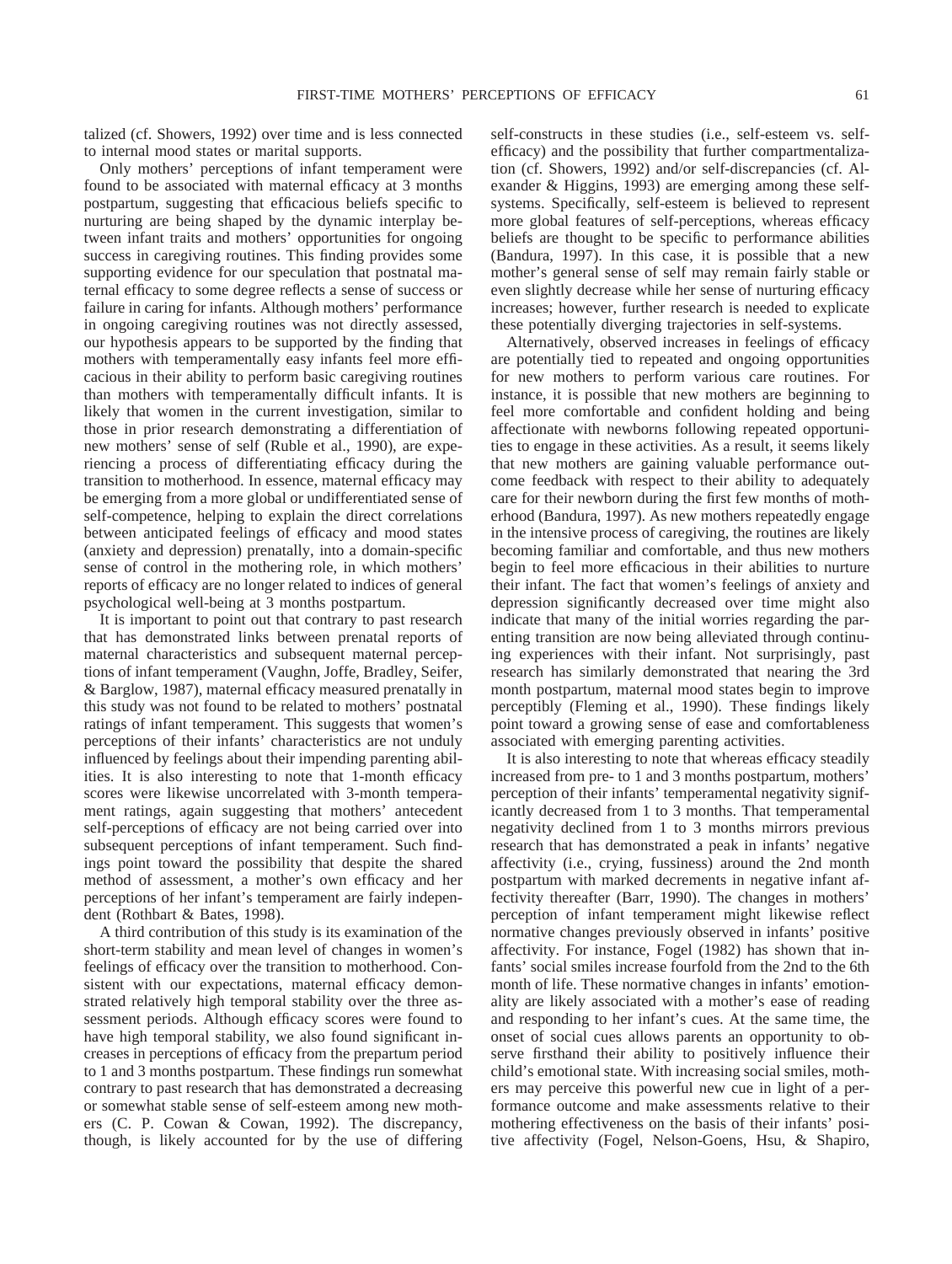2000). Such changes in mothers' perceptions of infant temperament also likely reduce perceptions about the "difficulty" of the task of caring for an infant, especially as the infant begins to appear more adaptable, predictable, and sociable over time (Rothbart & Bates, 1998).

# *Limitations of the Current Study*

The fact that maternal self-appraisals were the focus of this investigation contributes also to one of its weaknesses, primarily a reliance on a common source of information. However, past research has demonstrated the utility of such assessments in understanding both infant temperament (Rothbart & Bates, 1998; Sanson et al., 2002; Slabach et al., 1991) and maternal self-appraisals (e.g., Ruble et al., 1990; Fleming et al., 1990) in relationship to the early parenting transition. To further understanding of the relationship between infant temperament and maternal efficacy, future researchers should be encouraged to include multiple measures of infant temperament, including both subjective and objective (e.g., observational and psychophysiological assessments of infant temperament such as fetal heart rate) measures pre- and postnatally during the parenting transition. Maternal behaviors should also be observed in the context of caregiving and social interactions. This would allow researchers to tease apart the features of infants' behavioral characteristics that are most likely to impact maternal sense of efficacy (e.g., effectiveness at soothing a crying–fussy baby, infants' quality of mood, etc.). Likewise, additional research is needed of a long-term nature beyond the first 3 months following birth (C. P. Cowan & Cowan, 1992) to further explore potential iterations of the patterns of relationships found in this study and to better understand the long-term effects of child traits on maternal efficacy. For instance, past research has demonstrated that nearing 6 months postpartum, married couples report significant alterations in perceptions of marital satisfaction, with satisfaction generally declining (C. P. Cowan & Cowan, 1992). It is important to know if such alterations then lead to further changes in maternal efficacy by means of lessening verbal or social persuasions from one's parenting partner.

Furthermore, given that the current sample is composed of a small number of fairly low-risk, middle-class, maritally intact, and well-functioning families, it is important to extend this research to explore potential alterations in the relationships to maternal efficacy with additional families under varied circumstances. However, even with restricted variance in these mothers' psychological profiles, it is interesting to note that results still demonstrate weakening associations between maternal psychosocial distress and maternal efficacy and strengthening links between maternal efficacy and infant temperament over the parenting transition. It is possible that a more diverse sample may have yielded even more pronounced effects.

#### *Implications for Application and Public Policy*

This study highlights the potentially dynamic relationships between mothers' perceptions of their infants' tem-

perament and augmented feelings of efficacy over the transition to motherhood. That mothers' increasingly more positive perceptions of their infant's temperament over the first 3 months postpartum appear to reflect positive changes in maternal feelings of efficacy lends indirect support to the idea that infants may help to form and transform parenting cognitions and self-appraisals.

Future research should be designed to directly measure the potentially changing nature of these dynamic selfsystems through additional experimental manipulation of parents' perceptions of child-care performance (cf. Donovan & Leavitt, 1989) and by further delineation in measures of the developing self over the parenting transition (cf. Hooker, Friese, Jenkins, Morfei, & Schwagler, 1996). The results of this investigation provide further direction in understanding factors involved in the formation of efficacious beliefs in first-time mothers. Specifically, care should be given in helping new parents to better understand the unique relationship between their infants' characteristics and their own emerging sense of efficacy in the nurturing role (e.g., McDevitt, 1988; Teti & Gelfand, 1991). It would also be fruitful for future research to investigate the origin, developmental process, correlates, and outcomes of mothers' and fathers' possible selves, including a possible selfas-parent during the transition to parenthood (cf. Hooker et al., 1996).

In summary, this investigation found significant temporal stability between prenatal and postnatal maternal reports of efficacy in the nurturing role. In addition, we found that mothers' efficacious feelings increased across the pre- to postnatal periods. We also found that anticipatory feelings and 1-month efficacy were significantly associated with concurrent levels of psychosocial distress. It may be that during the prenatal period, women who experience lower efficacious beliefs about their impending mothering role may also experience heightened feelings of general anxiety during this period of uncertainty. Although we were not able to determine whether distress leads to low levels of efficacy or vice versa, it appears that women's prepartum psychosocial state is an important contributor to feelings of competency in the mothering role.

#### References

- Alexander, M. J., & Higgins, E. T. (1993). Emotional trade-offs of becoming a parent: How social rules influence self-discrepancy effects. *Journal of Personality and Social Psychology, 65,* 1259– 1269.
- Bandura, A. (1982). Self-efficacy mechanism in human agency. *American Psychologist, 37,* 122–147.
- Bandura, A. (1989). Regulation of cognitive processes through perceived self-efficacy. *Developmental Psychology, 25,* 729– 735.
- Bandura, A. (1997). *Self-efficacy: The exercise of control.* New York: Freeman.
- Barr, R. G. (1990). The normal crying curve: What do we really know? *Developmental Medicine and Child Neurology, 32,* 356– 362.
- Bates, J. E. (1980). The concept of difficult temperament. *Merrill-Palmer Quarterly, 26,* 299–319.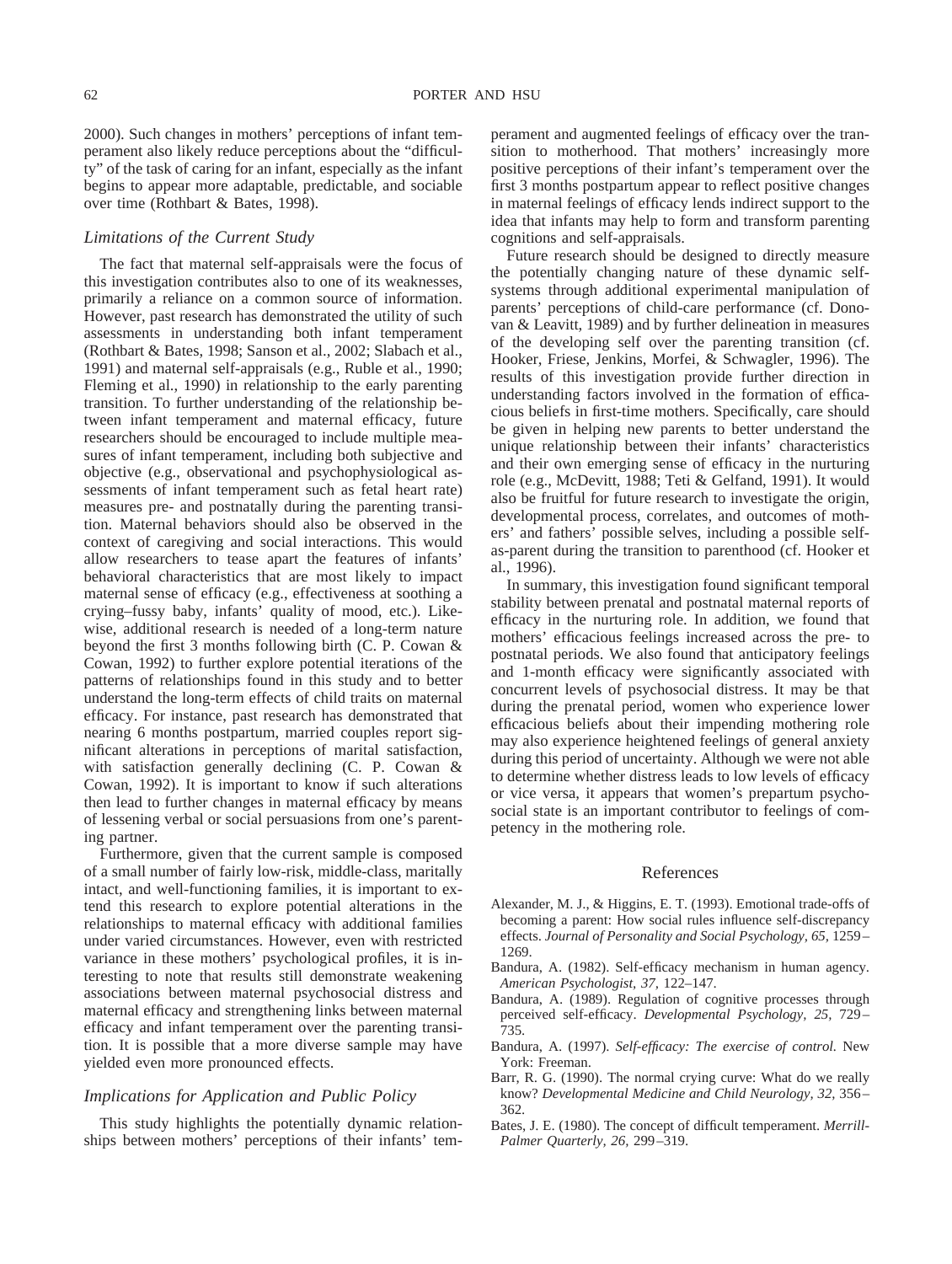- Bates, J. E. (1987). Temperament in infancy. In J. D. Osofsky (Ed.), *Handbook of infant development* (2nd ed., pp. 1101–1149). New York: Wiley.
- Bates, J. E., Freeland, D., & Lounsbury, M. (1979). Measurement of infant difficultness. *Child Development, 50,* 794–803.
- Beck, A. T. (1972). Measuring depression: The depression inventory. In T. A. Williams, M. M. Katz, & J. A. Schield (Eds.), *Recent advances in the psychobiology of the depressive illnesses* (pp. 299–302). Washington, DC: U.S. Government Printing Office.
- Beck, A. T., Ward, C. H., Mendelson, M., Mock, J., & Erbaugh, J. (1961). An inventory for measuring depression. *Archives of General Psychiatry, 4,* 561–571.
- Belsky, J., & Rovine, M. (1990). Patterns of marital change across the transition to parenthood: Pregnancy to three years postpartum. *Journal of Marriage and the Family, 52,* 5–19.
- Belsky, J., Rovine, M. J., & Fish, M. (1989). The developing family system. In M. Gunnar & E. Thelen (Eds.), *Minnesota Symposia on Child Psychology: Vol. 22. Systems and development* (pp. 119–166). Hillsdale, NJ: Erlbaum.
- Braiker, H. B., & Kelley, H. H. (1979). Conflict in the development of close relationships. In R. L. Burgess & T. L. Huston (Eds.), *Social exchange in developing relationships* (pp. 135– 168). New York: Academic Press.
- Cowan, C. P., & Cowan, P. A. (1988). Who does what when partners become parents: Implications for men, women, and marriage. *Marriage and Family Review, 13,* 105–131.
- Cowan, C. P., & Cowan, P. A. (1992). *When partners become parents: The big life change for couples.* New York: Basic Books.
- Cowan, C. P., & Cowan, P. A. (1995). Interventions to ease the transitions to parenthood: Why they are needed and what they can do. *Journal of Applied Family and Child Studies, 44,* 412– 423.
- Cowan, P. A., & Cowan, C. P. (1988). Changes in marriage during the transition to parenthood: Must we blame the baby? In G. Y. Michaels & W. A. Goldberg (Eds.), *The transition to parenthood: Current theory and research* (pp. 114–154). Cambridge, England: Cambridge University Press.
- Cutrona, C. E., & Troutman, B. R. (1986). Social support, infant temperament, and parenting self-efficacy: A mediational model of postpartum depression. *Child Development, 57,* 1507–1518.
- Donovan, W. L., & Leavitt, L. A. (1989). Maternal self-efficacy and infant attachment: Integrating physiology, perceptions, and behavior. *Child Development, 60,* 460–472.
- Donovan, W. L., & Leavitt, L. A. (1992). Maternal self-efficacy and response to stress: Laboratory studies of coping with a crying infant. In T. M. Field, P. M. McCabe, & N. Schneiderman (Eds.), *Stress and coping in infancy and childhood* (pp. 47–68). Hillsdale, NJ: Erlbaum.
- Donovan, W. L., Leavitt, L. A., & Walsh, R. O. (1990). Maternal self-efficacy: Illusory control and its effect on susceptibility to learned helplessness. *Child Development, 61,* 1638–1647.
- Emde, R. N., & Robin, J. (1979). The first two months: Recent research in developmental psychobiology and the changing view of the newborn. In J. D. Call, J. D. Noshpitz, R. L. Cohen, & I. N. Berlin (Eds.), *Basic handbook of child psychiatry* (Vol. 1, pp. 72–104). New York: Basic Books.
- Field, T., Sandberg, D., Garcia, R., Vega-Lahr, N., Goldstein, S., & Guy, L. (1985). Pregnancy problems, postpartum depression, and early mother–infant interactions. *Developmental Psychology, 21,* 1152–1156.
- Fleming, A. S., Ruble, D. N., Flett, G. L., & Van Wagner, V. (1990). Adjustment in first-time mothers: Changes in mood and

mood content during the early postpartum months. *Developmental Psychology, 26,* 137–143.

- Fogel, A. (1982). Social play, positive affect, and coping skills in the first 6 months of life. *Topics in Early Childhood Special Education, 2,* 53–65.
- Fogel, A., Nelson-Goens, G. C., Hsu, H., & Shapiro, F. A. (2000). Do infant smiles reflect different positive emotions? *Social Development, 9,* 497–520.
- Frosch, C. A., Mangelsdorf, S. C., & McHale, J. L. (1998). Correlates of marital behavior at 6 months postpartum. *Developmental Psychology, 34,* 1438–1449.
- Gibaud-Wallston, A., & Wandersman, L. P. (1978, August– September). *Development and utility of the Parenting Sense of Competence Scale.* Paper presented at the 86th Annual Convention of the American Psychological Association, Toronto, Ontario, Canada.
- Gondoli, D. M., & Silverberg, S. B. (1997). Maternal emotional distress and diminished responsiveness: The mediating role of parenting efficacy and parental perspective taking. *Developmental Psychology, 33,* 861–868.
- Goodnow, J. J. (1988). Parents' ideas, actions, and feelings: Models and methods from developmental and social psychology. *Child Development, 59,* 286–320.
- Gross, D. (1989). Implications of maternal depression for the development of young children. *Journal of Nursing Scholarship, 21,* 103–107.
- Gross, D., Conrad, B., Fogg, L., & Wothke, W. (1994). A longitudinal model of maternal self-efficacy, depression, and difficult temperament during toddlerhood. *Research in Nursing and Health, 17,* 207–215.
- Heinicke, C. M. (1984). Impact of prebirth parent personality and marital functioning on family development: A framework and suggestions for further study. *Developmental Psychology, 23,* 332–346.
- Hooker, K., Friese, B. H., Jenkins, L., Morfei, M. Z., & Schwagler, J. (1996). Possible selves among parents of infants and preschoolers. *Developmental Psychology, 32,* 542–550.
- Hubert, N. C. (1989). Parental subjective reactions to perceived temperament behavior in their 6- and 24-month-old children. *Infant Behavior and Development, 12,* 185–198.
- Hubert, N. C., Wachs, T. D., Peters-Martin, P., & Gandour, M. J. (1982). The study of early temperament: Measurement and conceptual issues. *Child Development, 53,* 571–600.
- McCabe, P., & Schneiderman, N. (1985). Psychophysiological reactions to stress. In N. Schneiderman & J. Tapp (Eds.), *Behavioral medicine: The biopsychology approach* (pp. 99–131). Hillsdale, NJ: Erlbaum.
- McDevitt, S. C. (1988). Assessment of temperament in developmentally disabled infants and preschoolers. In T. D. Wachs & R. Sheehan (Eds.), *Assessment of young developmentally disabled children* (pp. 255–265). New York: Plenum Press.
- Melson, G. F., Ladd, G. W., & Hsu, H. (1993). Maternal support networks, maternal cognitions, and young children's social and cognitive development. *Child Development, 64,* 1401–1417.
- Mize, J., Pettit, G. S., & Brown, E. G. (1995). Mothers' supervision of their children's peer play: Relations with beliefs, perceptions, and knowledge. *Developmental Psychology, 31,* 311–321.
- Papousek, M., & von-Hofacker, N. (1998). Persistent crying in early infancy: A non-trivial condition of risk for the developing mother–infant relationship. *Child: Care, Health and Development, 24,* 395–424.
- Pedersen, F. A., Bryan, Y. E., Huffman, L., & Del Carmen, R. (1989, April). *Construction of self and offspring in the pregnancy*